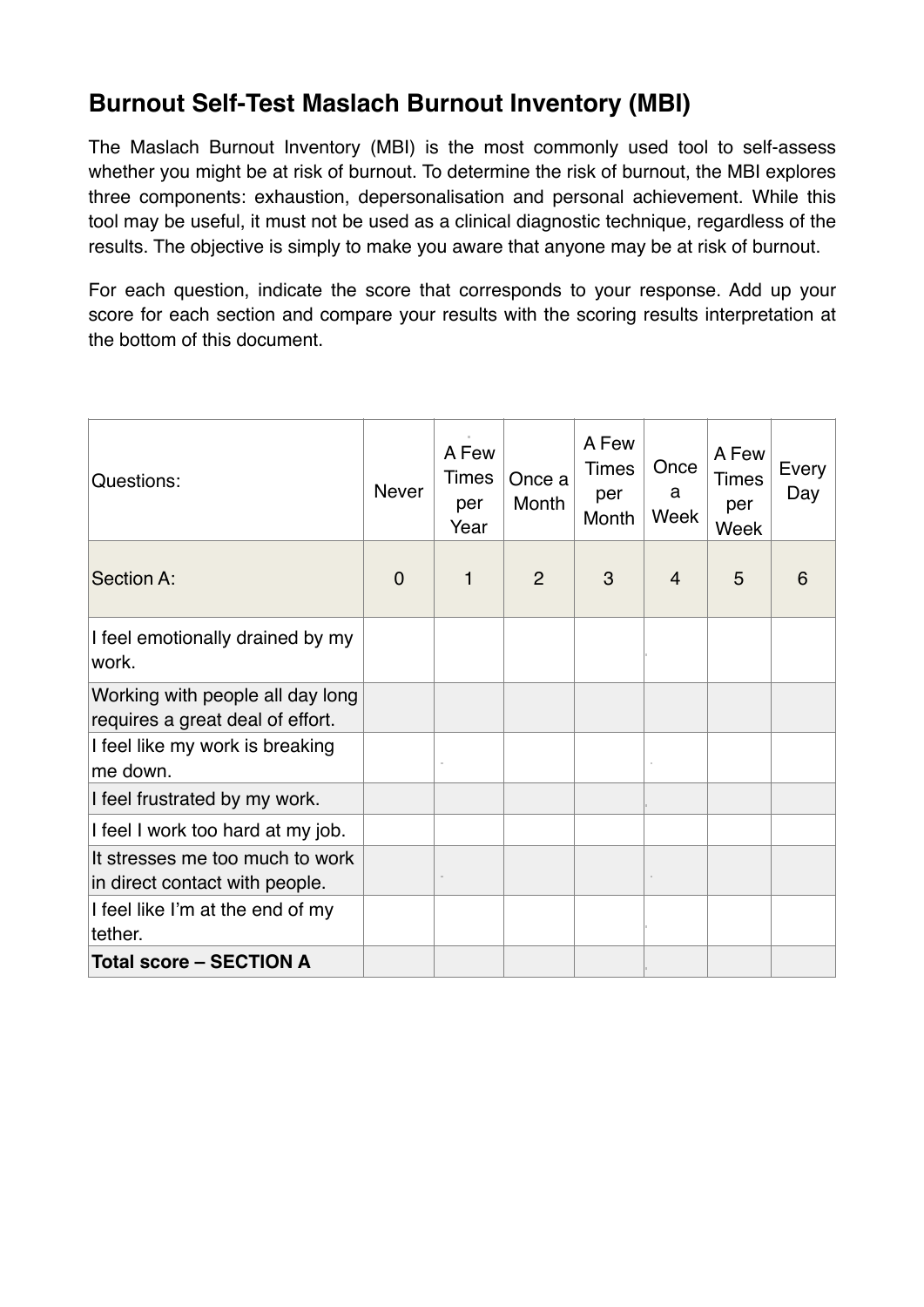| Questions:                                                                                             | <b>Never</b>   | A Few<br>Times<br>per<br>Year | Once a<br>Month | A Few<br>Times<br>per<br>Month | Once<br>a<br>Week | A Few<br><b>Times</b><br>per<br>Week | Every<br>Day |
|--------------------------------------------------------------------------------------------------------|----------------|-------------------------------|-----------------|--------------------------------|-------------------|--------------------------------------|--------------|
| Section B:                                                                                             | $\overline{0}$ | 1                             | $\overline{2}$  | 3                              | $\overline{4}$    | 5                                    | 6            |
| I feel I deal with my team/<br>colleagues impersonally, as if<br>they are objects.                     |                |                               |                 |                                |                   |                                      |              |
| I feel tired when I get up in the<br>morning and have to face<br>another day at work.                  |                |                               |                 |                                |                   |                                      |              |
| I have the impression that my<br>team/colleagues make me<br>responsible for some of their<br>problems. |                | $\mathcal{L}$<br><b>A</b>     |                 |                                |                   |                                      |              |
| I am at the end of my patience<br>at the end of my work day.                                           |                |                               |                 |                                |                   |                                      |              |
| I really don't care about what<br>happens to some of my team/<br>colleagues.                           |                | $\sim$                        |                 |                                |                   |                                      |              |
| I have become more insensitive<br>to people in the workplace.                                          |                |                               |                 |                                |                   |                                      |              |
| I'm afraid that this job is making<br>me uncaring.                                                     |                |                               |                 |                                |                   |                                      |              |
| <b>Total score - SECTION B</b>                                                                         |                |                               |                 |                                |                   |                                      |              |

| Questions:                                                      | <b>Never</b> | A Few<br>Times<br>per<br>Year | Once a<br>Month | A Few<br><b>Times</b><br>per<br>Month | Once<br>a<br>Week | A Few<br><b>Times</b><br>per<br>Week | Every<br>Day |
|-----------------------------------------------------------------|--------------|-------------------------------|-----------------|---------------------------------------|-------------------|--------------------------------------|--------------|
| Section C:                                                      | $\Omega$     |                               | 2               | 3                                     | $\overline{4}$    | 5                                    | 6            |
| I accomplish many worthwhile<br>things in this job.             |              |                               |                 |                                       |                   |                                      |              |
| I feel full of energy.                                          |              |                               |                 |                                       |                   |                                      |              |
| I am easily able to understand<br>what my team/colleagues feel. |              |                               |                 |                                       |                   |                                      |              |
| I look after my team/colleagues<br>problems very effectively.   |              |                               |                 |                                       |                   |                                      |              |
| In my work, I handle emotional<br>problems very calmly.         |              |                               |                 |                                       |                   |                                      |              |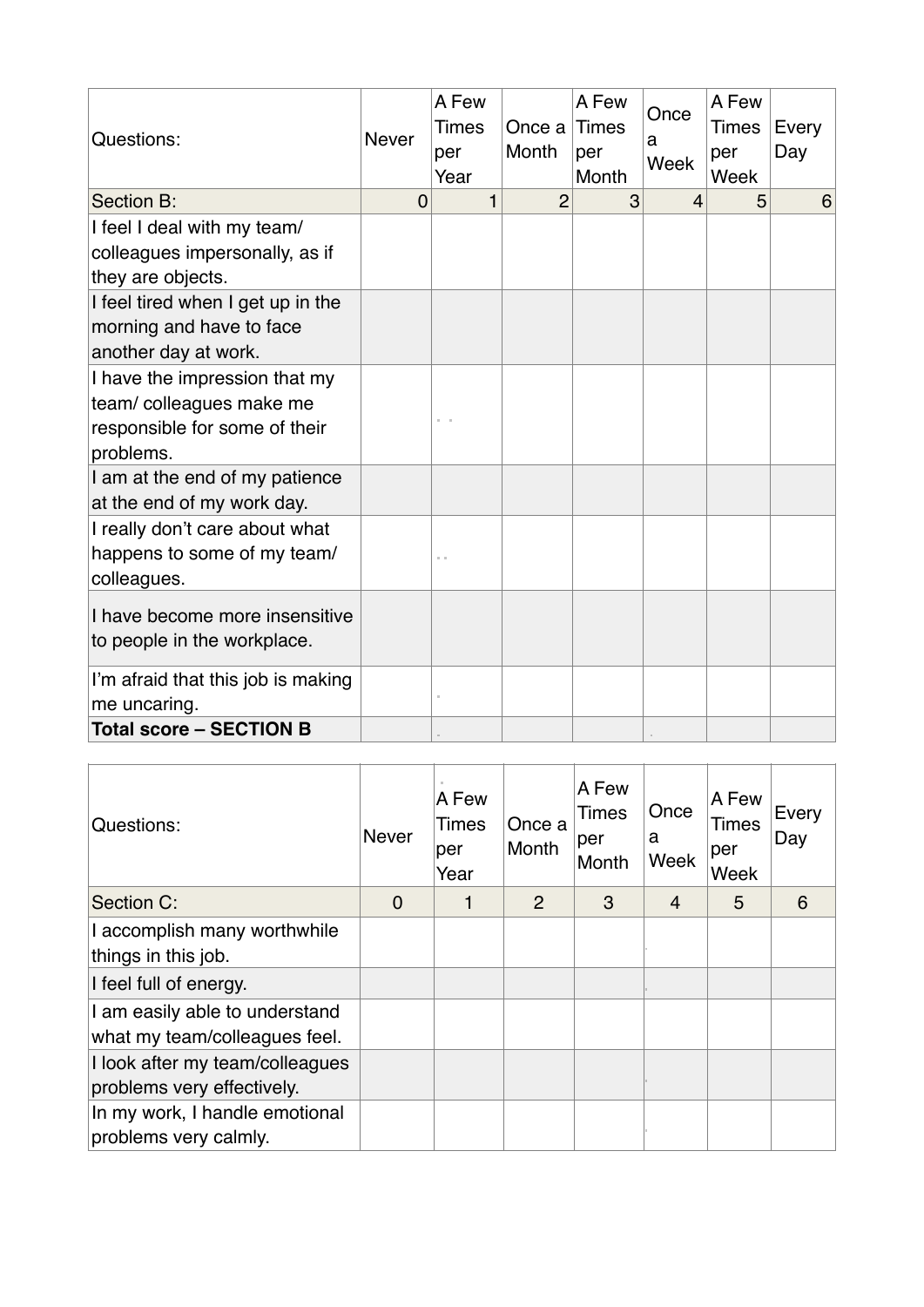| Through my work, I feel that I<br>have a positive influence on<br>people.      |  |  |  |  |
|--------------------------------------------------------------------------------|--|--|--|--|
| I am easily able to create a<br>relaxed atmosphere with my<br>team/colleagues. |  |  |  |  |
| I feel refreshed when I have<br>been close to my team/<br>colleagues at work.  |  |  |  |  |
| <b>Total score - SECTION C</b>                                                 |  |  |  |  |

## **SCORING RESULTS – INTERPRETATION**

#### **Section A: Burnout**

Burnout (or depressive anxiety syndrome): Testifies to fatigue at the very idea of work, chronic fatigue, trouble sleeping, physical problems. For the MBI, as well as for most authors, "exhaustion would be the key component of the syndrome." Unlike depression, the problems disappear outside work.

Total 17 or less: Low-level burnout Total between 18 and 29 inclusive: Moderate burnout Total over 30: High-level burnout

## **Section B: Depersonalisation**

"Depersonalisation" (or loss of empathy): Rather a "dehumanisation" in interpersonal relations. The notion of detachment is excessive, leading to cynicism with negative attitudes with regard to colleagues, feeling of guilt, avoidance of social contacts and withdrawing into oneself. The professional blocks the empathy they can show to their colleagues.

Total 5 or less: Low-level burnout Total between 6 and 11 inclusive: Moderate burnout Total of 12 and greater: High-level burnout

## **Section C: Personal Achievement**

The reduction of personal achievement: The individual assesses themselves negatively, feels they are unable to move the situation forward. This component represents the demotivating effects of a difficult, repetitive situation leading to failure despite efforts. The person begins to doubt their genuine abilities to accomplish things. This aspect is a consequence of the first two.

Total 33 or less: High-level burnout Total between 34 and 39 inclusive: Moderate burnout Total greater than 40: Low-level burnout